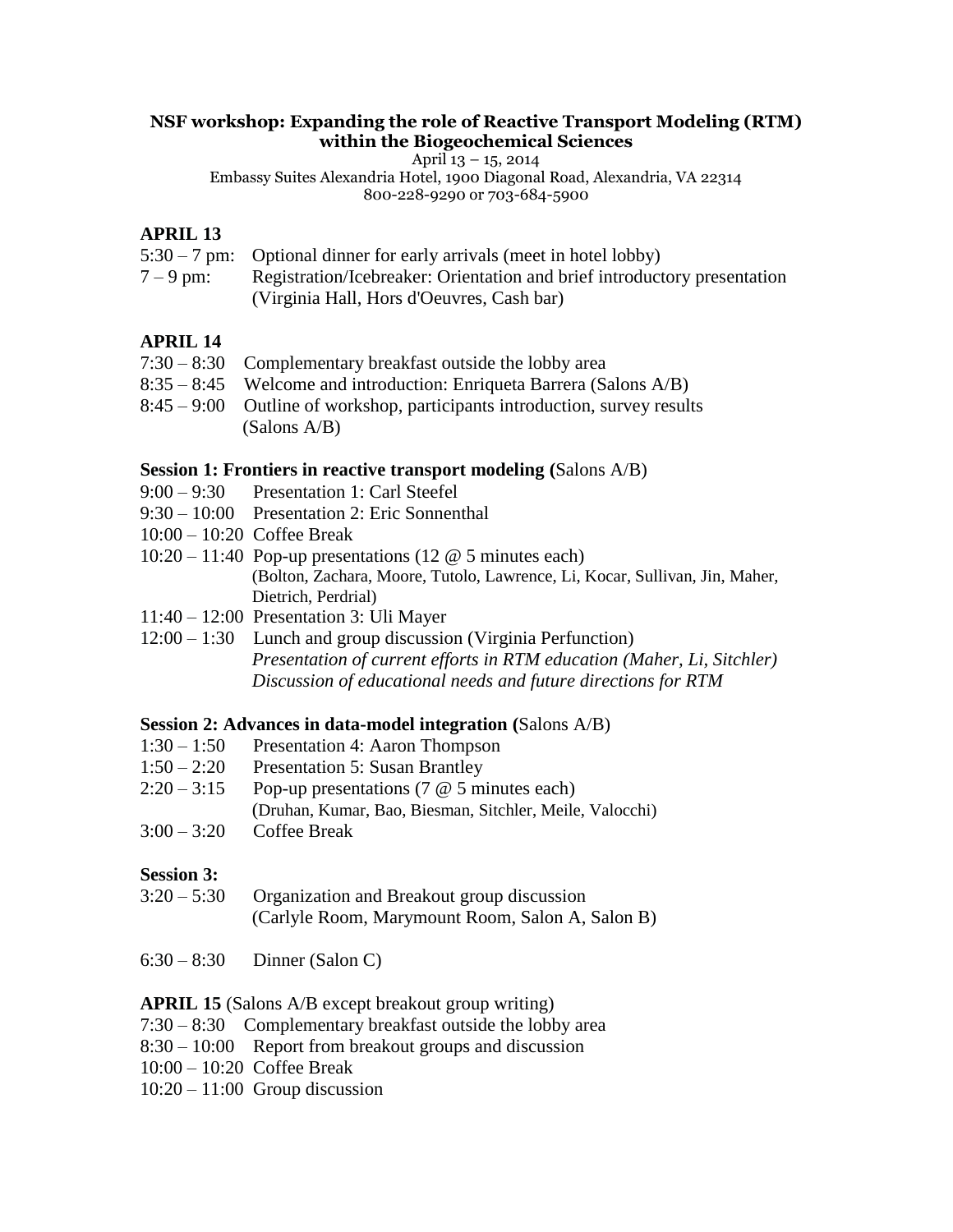11:00 – 12:30 Breakout group writing (Carlyle Room, Marymount Room, Salon A, Salon B)

# 12:30 – 1:30 Lunch and group discussion *Identify main themes and strategies for advancing themes Discussion of next steps from workshop*

- 1:45 2:45 Continued writing, follow-up assignments, etc.<br>2:45 3:00 Closing remarks
- Closing remarks